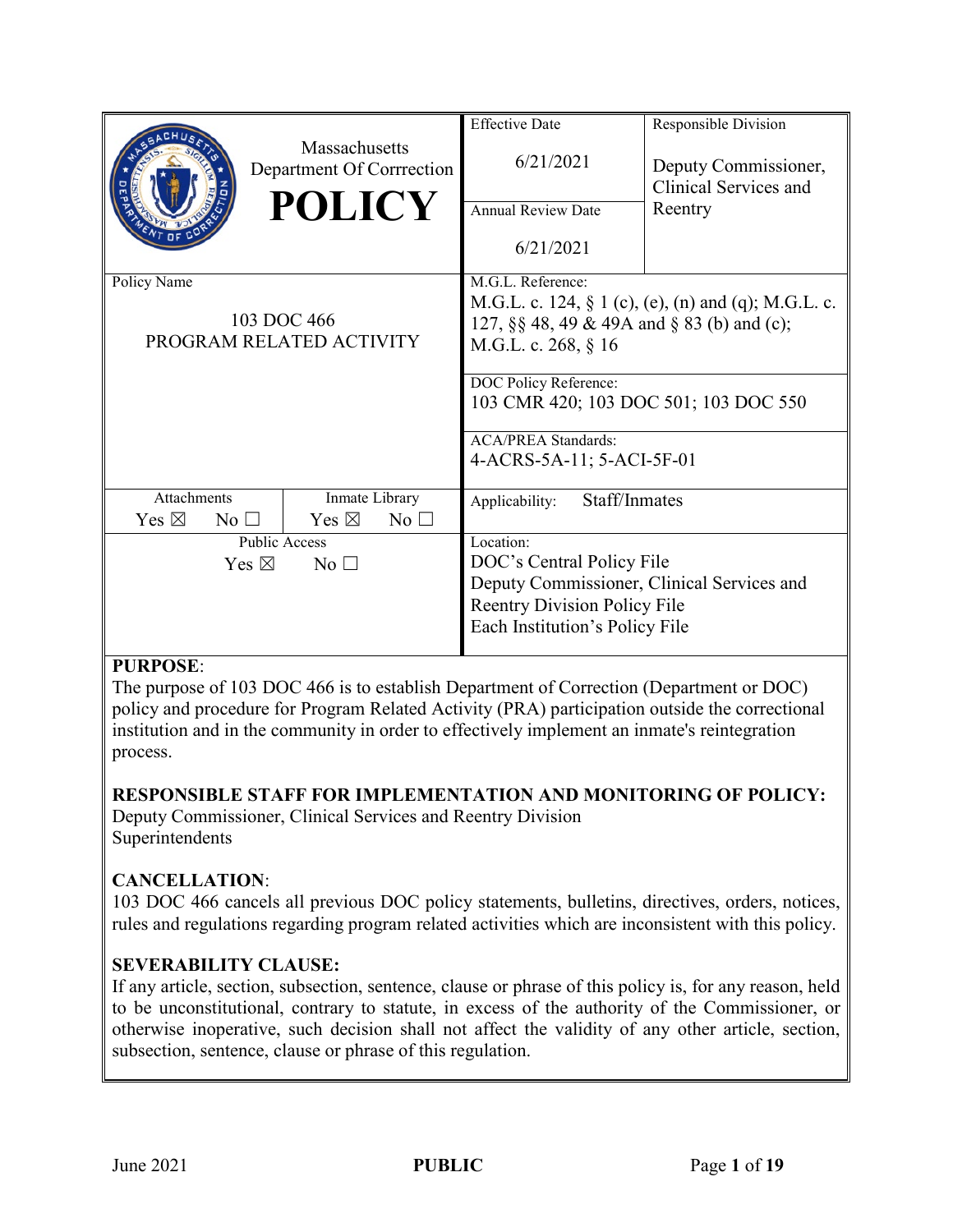# **TABLE OF CONTENTS**

| 466.01 | Definitions                                  | 3  |
|--------|----------------------------------------------|----|
| 466.02 | <b>Authorized Program Related Activities</b> | 4  |
| 466.03 | Eligibility                                  | 5  |
| 466.04 | <b>General Rules</b>                         | 6  |
| 466.05 | <b>Approval Process</b>                      | 6  |
| 466.06 | <b>Program Related Activity Sponsor</b>      | 7  |
| 466.07 | Itinerary/Permits                            | 8  |
| 466.08 | Inmate Accountability                        | 9  |
| 466.09 | <b>Escape Procedure</b>                      | 10 |
| 466.10 | Emergencies                                  | 11 |

# **ATTACHMENTS**

| Attachment #1 | Outside Medical Services PRA Form (Physician) | 12 |
|---------------|-----------------------------------------------|----|
| Attachment #2 | Outside Medical Services PRA Form (Inmate)    | 13 |
| Attachment #3 | Background Information Request and Waiver     | 14 |
| Attachment #4 | PRA/Furlough Sponsor Interview                | 15 |
| Attachment #5 | <b>PRA Permit</b>                             | 18 |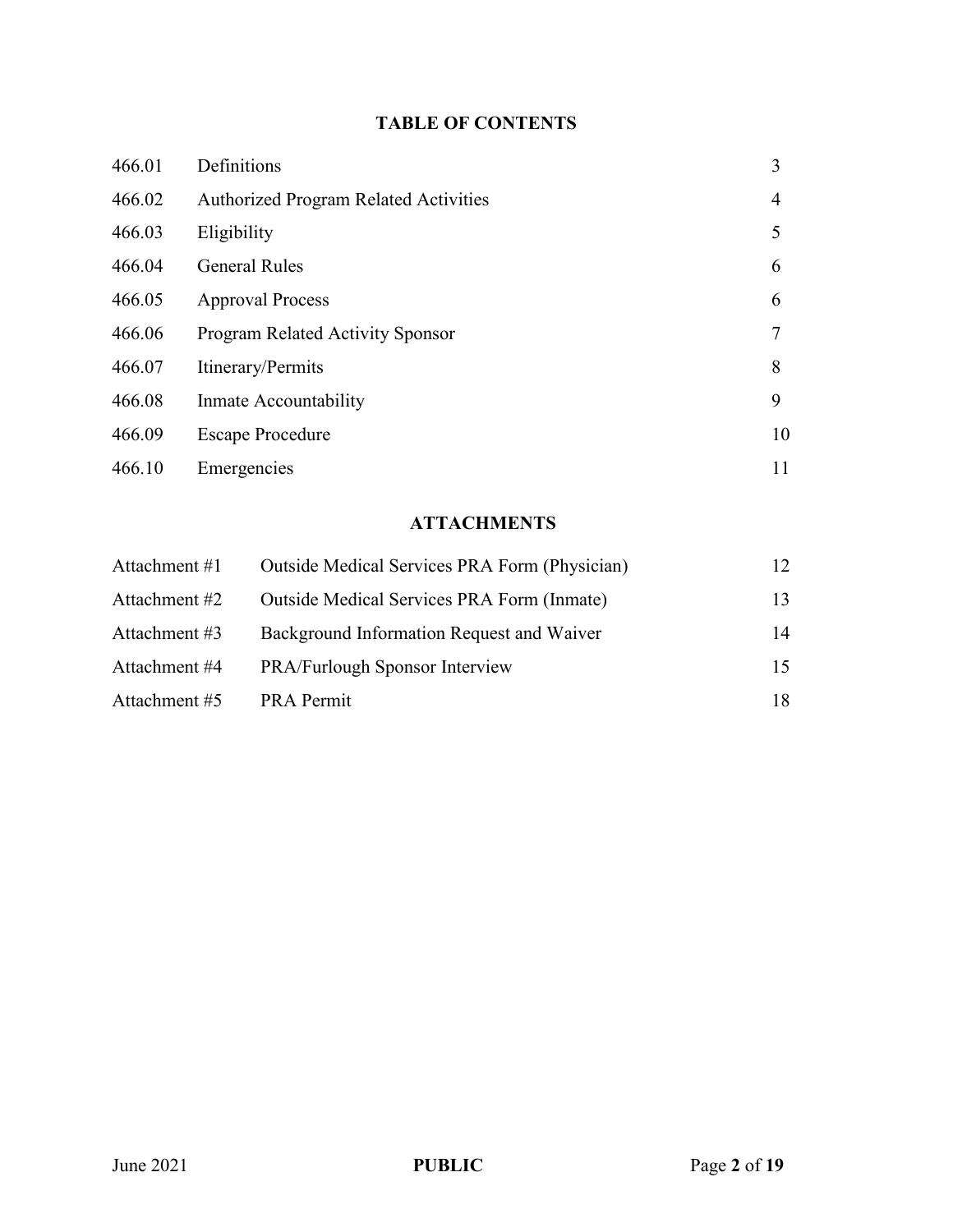### **466.01 DEFINITIONS**

Correction Program Officer (CPO) – The staff person at a correctional institution who, when assigned classification duties, collects information obtained through inmate interviews and available casework records, and who then prepares a summary of this information for classification. A CPO is also responsible for monitoring an inmate's participation and compliance with a personalized program plan or program recommendations and facilitates the inmate's reentry preparation.

Deputy Commissioner of Clinical Services and Reentry Division – The DOC's Deputy Commissioner whose duties include, but are not limited to, the management of the Classification Division, Inmate Education and Training Division, Reentry Services, Program Services, and the Health Services Division.

Inmate Management System (IMS) – The DOC's automated information system that provides processing, storage and retrieval of inmate-related information needed by DOC personnel and other authorized users within the criminal justice system.

Inmate – For the purposes of this policy only, any individual, whether in pretrial, unsentenced, or sentenced status, who is confined in a correctional institution.

Minimum Custody – A custody level in which the perimeter is marked by nonsecure boundaries. Physical barriers to movement and interaction are either nonsecure or non-existent. Inmates may be housed in single, double or multiple occupancy areas. Inmate movements and interactions are controlled by rules and regulations only. Supervision is intermittent. Inmates may leave the perimeter under supervision. Contact visits and personal clothing are allowed.

Program Related Activity (PRA) – Any Superintendent authorized activity outside of the correctional institution and in the community, not otherwise available to the inmate, in which the inmate engages for the purpose of supporting successful reentry.

PRA Sponsor – An individual approved by the Superintendent to sponsor an inmate, which sponsorship includes agreeing to provide transportation for an inmate while on approved PRA status. The sponsor must also agree to abide by the conditions of an approved PRA.

PRA Coordinator – The staff person appointed by the Superintendent of an institution for overseeing and managing the operation of the PRA program.

Pre-Release Custody – A DOC institution which perimeter is marked by nonsecure boundaries. Inmate movements and interactions are controlled by rules and regulations only. Inmates may leave the institution daily for work and/or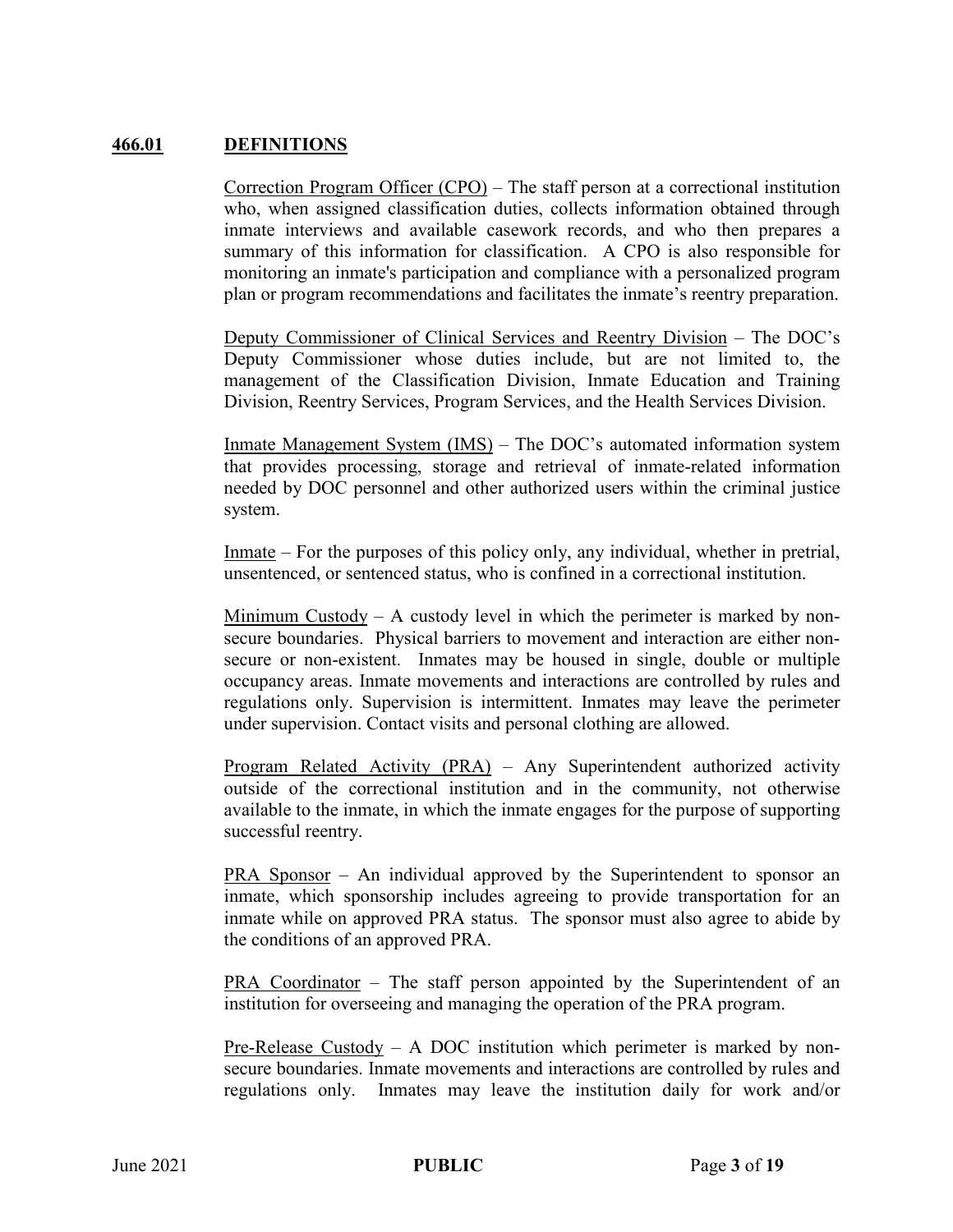education in the community if they are eligible and the work/education is suitable.

Security Level – The degree of security afforded by the architectural and staffing attributes of an institution and the housing units within that institution.

Superintendent – The chief administrative officer of a correctional institution.

# **466.02 AUTHORIZED PROGRAM RELATED ACTIVITIES**

- A. The following list of activities are considered appropriate for PRA:
	- 1. Legal needs;
	- 2. Medical/dental needs;

An outside medical services PRA form, and an outside medical services authorization for release of health information form, shall be signed by the inmate, releasing the Commonwealth of Massachusetts from the responsibility of payment for treatment received. (Attachments #1 and #2).

3. Mental health counseling;

An outside medical services PRA form, and an outside medical services authorization for release of health information form, shall be signed by the inmate, releasing the Commonwealth of Massachusetts from the responsibility of payment for treatment received. (Attachments #1 and #2).

- 4. Religious services
	- a. An inmate shall only be approved to attend PRA religious services in the local area whenever possible. Exceptions may be made on an individual basis with the approval of the Superintendent or designee.
	- b. Inmates attending religious services shall sit within five (5) rows of an exit to provide for accountability via physical spot checks.
- 5. Rehabilitative/therapeutic services;
- 6. Job/housing search;
- 7. Obtaining documents, articles and/or services necessary for reentry, such as documents, articles and/or services from a bank or the Registry of Motor Vehicles.
- B. All PRA activities, as well as the weekly number of PRA hours, shall be approved by the Superintendent or designee through the classification process. The inmate shall be responsible for payment of all services rendered or items obtained while on PRA status.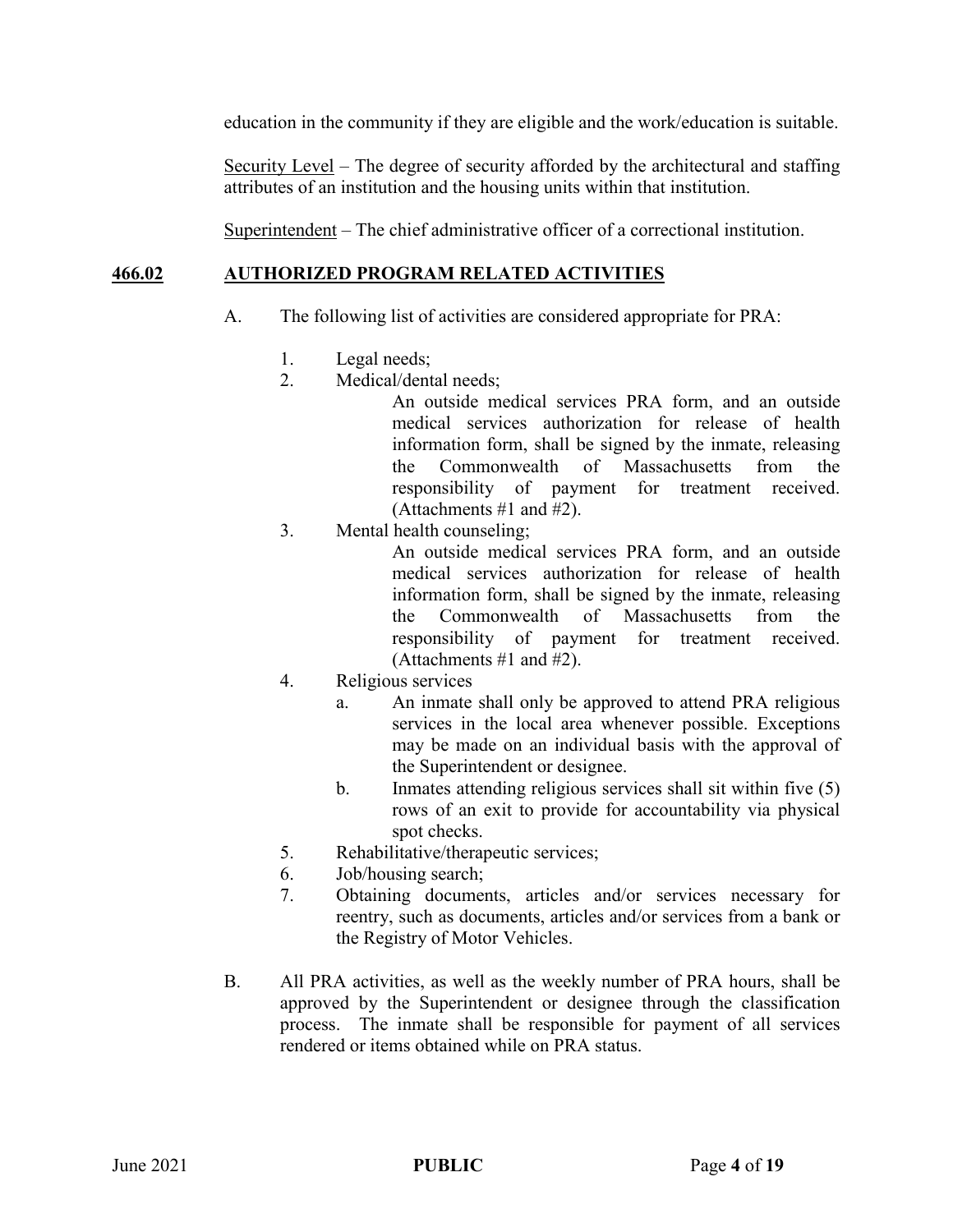# **466.03 ELIGIBILITY**

- A. Custody Levels
	- 1. Inmates in minimum custody must be within one (1) year of a defined release date.
		- a. Inmates in minimum custody are eligible for a maximum of twelve (12) hours of PRA per week.
		- b. Inmates in minimum custody, in lieu of a sponsor, shall be escorted by staff and remain with staff at all times.
	- 2. Inmates in pre-release custody must be within eighteen (18) months of parole eligibility or a defined release date.
		- a. Inmates twelve (12) to eighteen (18) months from parole eligibility or discharge are eligible for a maximum of twelve (12) hours of PRA per week.
		- b. Inmates six (6) to twelve (12) months from parole eligibility or discharge are eligible for a maximum of eighteen (18) hours of PRA each week.
		- c. Inmates less than six (6) months from parole eligibility or discharge are eligible for a maximum of twenty-four (24) hours of PRA per week.

NOTE:The above time frames represent eligibility only. An inmate's suitability, which includes length of time in the program, program compliance, PRA program needs, disciplinary history and institutional adjustment, shall be reviewed to determine the appropriate number of weekly PRA hours.

- B. Eligibility hours shall be based upon the parole eligibility date, including annual reviews, or discharge date.
- C. The Superintendent or designee may authorize additional time for extraordinary circumstances (e.g., extended hours for hospital utilization).
- D. No inmate serving a mandatory sentence which restricts work release shall be eligible for PRA until the mandatory portion of the sentence has expired. Moreover, no sex offender, or sexually dangerous person as defined in M.G.L. c. 123A, § 1, or any person who violates M.G.L. c. 265, § 24B, shall be eligible for PRA.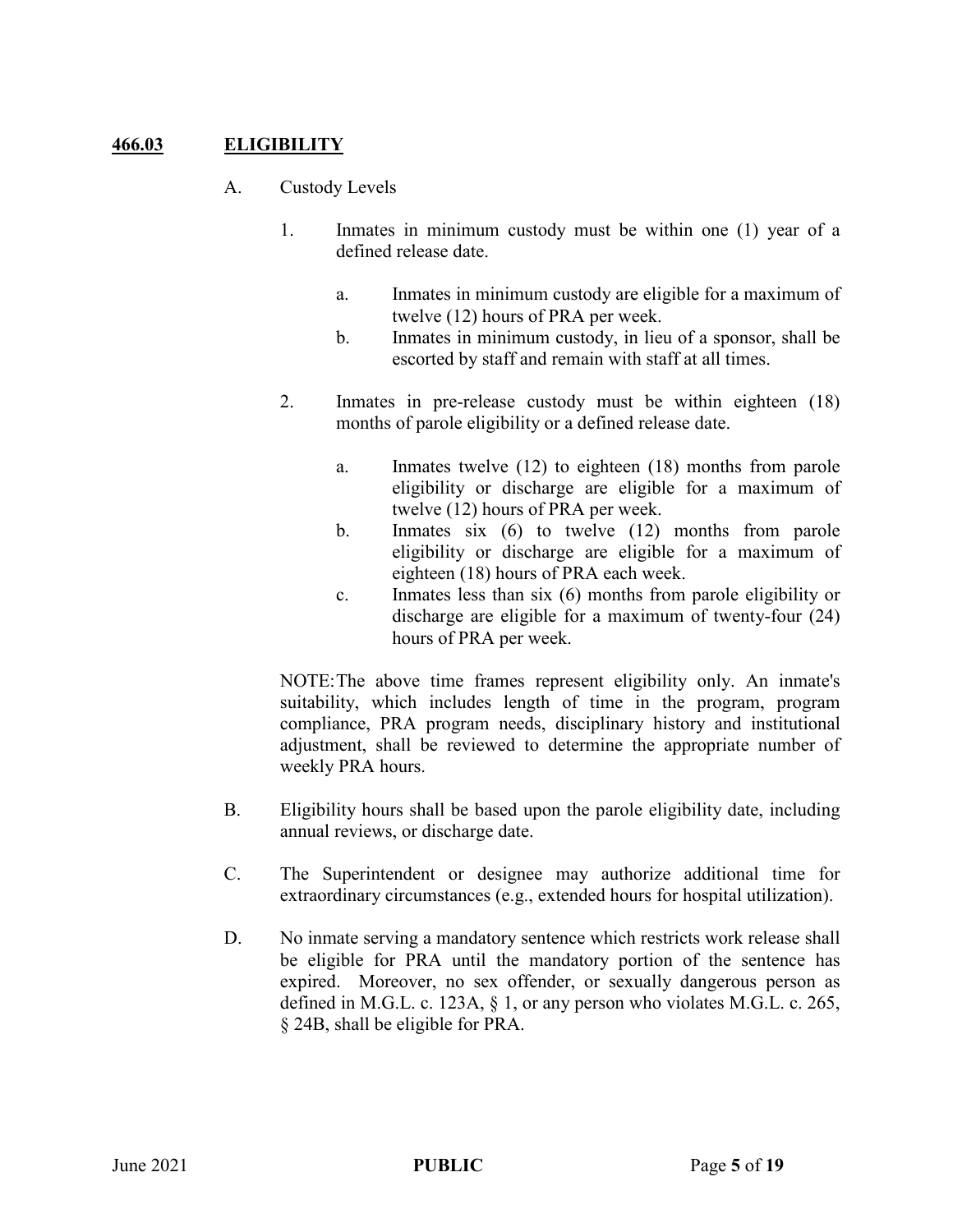# **466.04 GENERAL RULES**

All DOC inmates eligible for PRA participation, as outlined in 103 DOC 466.03(A), shall be subject to the following general rules:

- A. The PRA week shall begin on Sunday and end on Saturday.
- B. PRA hours shall not be cumulative from one (1) calendar week to the next.
- C. PRA participation shall not be permitted between the hours of 10:00 p.m. and 8:00 a.m. No return to the institution shall be later than 10:00 p.m., or exit from the institution prior to 8:00 a.m., unless authorized, pursuant to 103 DOC 466.03 (C). Such requests for extended PRA hours shall be signed off by the Superintendent or designee for approval prior to the inmate's participation in the PRA.
- D. The number of hours granted for inmate PRA participation shall not exceed the amount of time necessary for the activity and transportation, and no PRA participation shall be authorized for a period longer than four (4) hours at any one time or six (6) hours in any one day, including travel time, unless specifically authorized as outlined in 103 DOC 466.03 (C).
- E. An inmate may go to or from work or education participation to PRA participation without returning to the institution if approved by the Superintendent or designee.
- F. An inmate shall not leave the Commonwealth of Massachusetts while on PRA status. Inmates on PRA status who leave the boundaries of Massachusetts shall be considered on escape status pursuant to 103 DOC 550, *Escape Policy*.
- G. An inmate on PRA status remains in the custody of the Department and is subject to all applicable rules and regulations.
- H. Prior to participating in an initial PRA activity, all inmates shall be made aware of all institutional policies regarding PRA.
- I. Inmates who have a pending disciplinary hearing or sanctions shall be deemed not suitable for a PRA.
- J. PRA activities are to take place outside an inmate's regular work, educational or program hours unless approved by the Superintendent or designee.

### **466.05 APPROVAL PROCESS**

A. Prior to participation in an initial PRA, an inmate shall be reviewed in accordance with 103 CMR 420, *Classification*, specifically Reclassification (Subsequent) Reviews and Hearings, as to the number of hours per week of PRA time an inmate may receive, as well as any programming to be completed through the PRA program. Recommendations for approval shall be made via entries in the "PRA" and "PRA Hours" checkboxes on the Internal Classification Status Review. Recommendations for denial shall be noted in the "Board's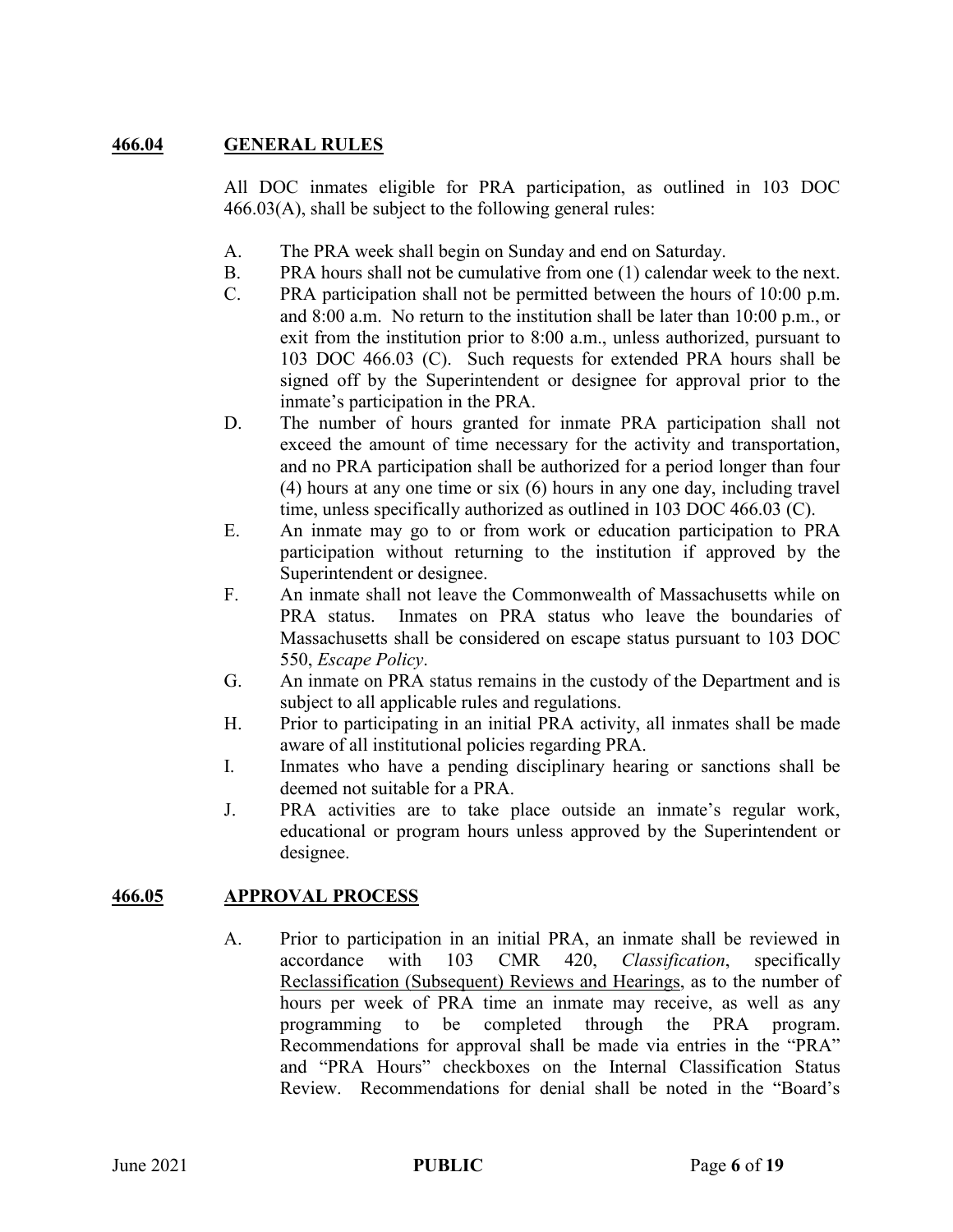Rationale" field on the Classification Recommendations/Results screen in IMS. This recommendation shall be in compliance with 103 DOC 466.03, and shall be based on, at a minimum, the following factors:

- 1. Public safety issues;
- 2. The inmate's involvement in reentry workshops and the development of a reentry plan;
- 3. The inmate's involvement and/or prior involvement in work, education or training programs;
- 4. Potential benefits to the inmate;
- 5. The inmate's program adjustment;
- 6. The inmate's established goals;
- 7. The inmate's disciplinary record;
- 8. The inmate's risk/needs assessment and compliance with related recommendations;
- 9. The inmate's prior criminal history, parole/probation history and escape history.
- B. The recommendation of the CPO shall be reviewed by the Superintendent or designee for approval, denial, or modification. Approval shall be given via entries in the "PRA" and "PRA Hours" checkboxes on the Superintendent/Designee Recommendation tab of the Classification Recommendations/Results screen. Denial shall be noted in the Reason/Condition field. The inmate shall receive a copy of the Superintendent's decision.
- C. Program compliance shall be ascertained through case management and regularly scheduled classification reviews.

### **466.06 PROGRAM RELATED ACTIVITY SPONSOR**

- A. Each inmate participating in the PRA program shall have a sponsor unless otherwise approved by the institutional Superintendent. The sponsor must be twenty-one (21) years of age or older and be approved to act as a sponsor by the institutional PRA Coordinator and institution Superintendent. In addition, the PRA sponsor shall not be a Department employee, volunteer or vendor, or currently on parole.
- B. The sponsor shall be required to provide reliable transportation for the inmate and remain with the inmate during such transportation, unless otherwise approved by the institutional Superintendent.
- C. A proposed sponsor must arrange an appointment with the institutional PRA Coordinator for the purpose of conducting a sponsor interview. During the interview, the proposed sponsor shall receive an orientation of rules and regulations of the PRA program and the legal responsibilities of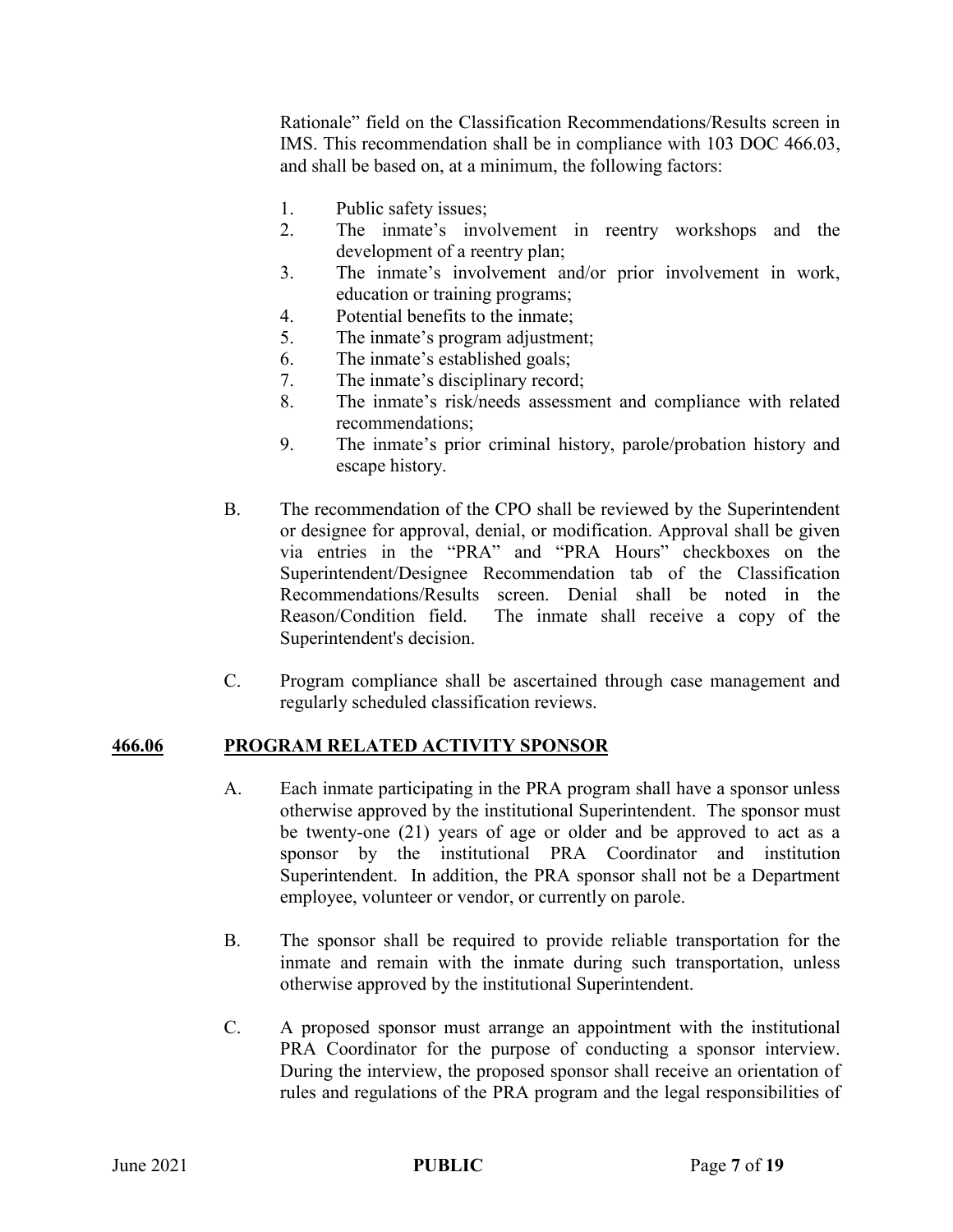a sponsor. Each proposed sponsor shall also complete the following:

- 1. Background Information Request and Waiver Form (Attachment #3);
- 2. PRA Sponsor Interview Form (Attachment #4).
- D. The PRA Coordinator will review the Sponsor Interview Form and, if the sponsor appears appropriate, forward the Sponsor Interview Form to the Superintendent for final approval or denial.

### **466.07 ITINERARY/PERMITS**

- A. PRA requests shall be submitted in accordance with the established institutional schedule.
- B. A written itinerary shall be prepared by the inmate on the approved PRA permit (Attachment #5) and submitted to the assigned CPO or other staff on duty. Staff shall enter the information in the PRA Itinerary Information screen in IMS. Upon completion, an electronic notification shall be sent to the Superintendent or designee for approval. Any changes to the itinerary shall be entered in this screen and an electronic notification for reapproval generated. The only exception shall be a time change on the current day for a previously approved activity, which may be made via the Inmate Schedule screen. In such cases, verbal approval shall first be obtained from the Superintendent or designee. Thereafter, a notation shall be entered in the IMS.
- C. As described in 103 DOC 466.07 (B), an inmate's written itinerary shall be approved by the Superintendent or designee prior to the participation of the inmate in a PRA event(s). Approval of the initial itinerary and any subsequent changes shall be given via entries in the Community Release Permit screen upon receipt of the electronic notification or upon review of the Community Release Permit Query screen. The only exceptions shall be as indicated in 103 DOC 466.07 (B). The itinerary shall include:
	- 1. The inmate's name, address and phone number (if applicable) where he/she can be reached while on PRA;
	- 2. The time of authorized participation, time of arrival at destination, time of departure from destination, and time due back at the institution;
	- 3. Means and route(s) of transportation;
- D. Each inmate shall be issued a copy of the approved itinerary signed by the Superintendent or designee prior to departing the institution, which shall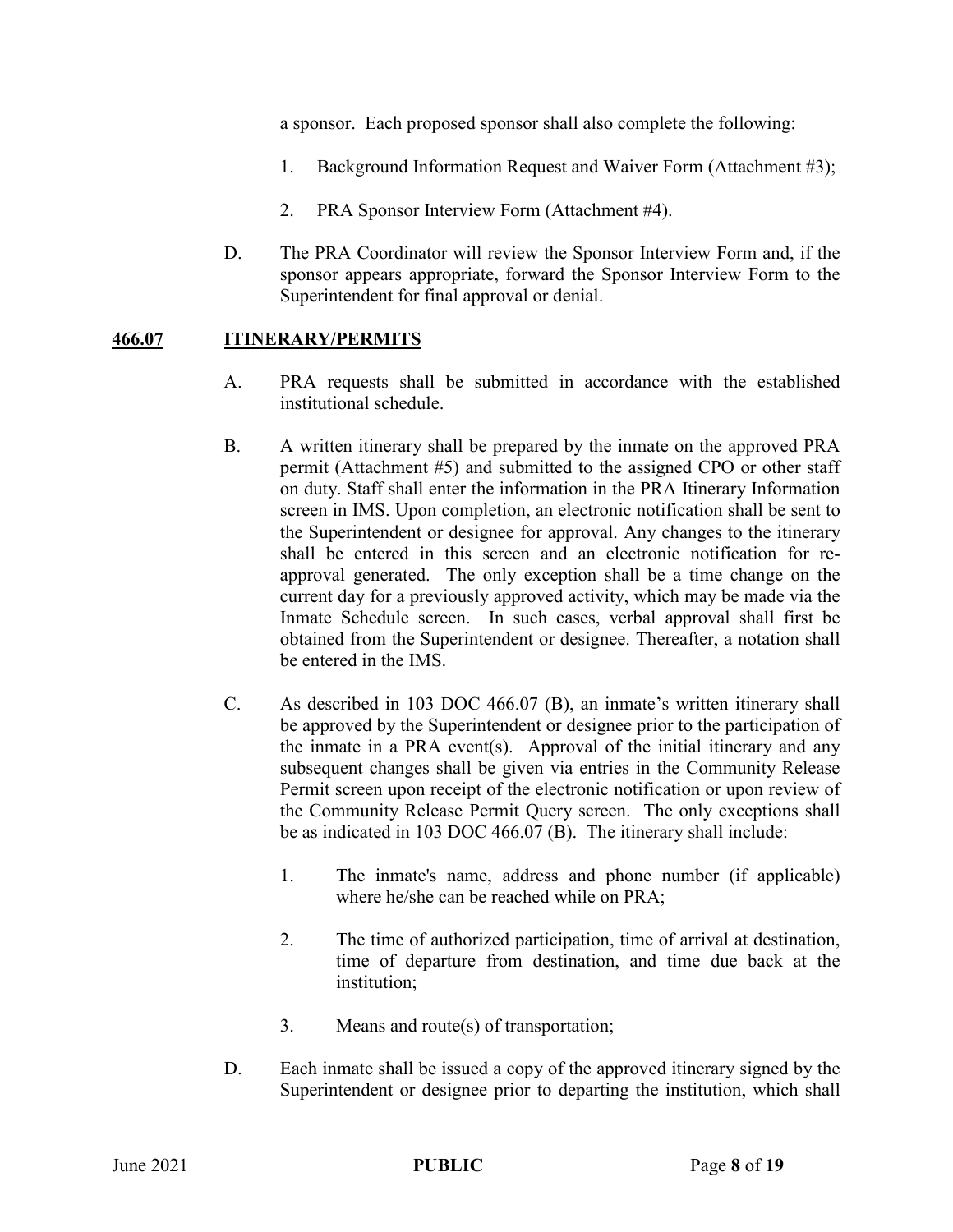serve as a permit while on PRA. The permit shall be printed from the database and signed. The inmate shall:

- 1. Read, or, if he/she/they are unable to read, have orally read to him/her/them, the permit obligations and conditions of participation while on PRA, and sign the permit as acknowledging a complete understanding of those obligations;
- 2. Maintain the permit on his/her/their possession at all times while on PRA;
- 3. Surrender the permit to the CPO/Correction Officer on Duty upon return to the institution.
- E. The original of the approved itinerary/permit shall remain at the institution control center during the inmate's PRA participation, and filed as appropriate upon the inmate's return.
- F. The termination of any previously approved PRA's shall be completed via the "Discharge" button on the PRA Approved Inmates Query screen.

### **466.08 INMATE ACCOUNTABILITY**

- A. To ensure accountability practices within Community Corrections institutions, each institution shall comply with the following:
	- 1. Prior verification of all PRA activities and locations shall be conducted by the assigned CPO, Correction Officer, Spectrum staff or PRA Coordinator. This shall be documented in the PRA Itinerary Information Screen.
	- 2. Inmates shall be required to make telephone call-ins (landline only) while participating in PRA activities as specified in the comments section of the PRA Permit. The requirements shall be documented in the PRA Itinerary Information Screen. Call-ins must be made via a designated caller identification phone at the respective institution.
	- 3. Return time, call-ins and spot checks shall be logged and verified in accordance with procedures established in 103 DOC 501, *Institution Security Procedures*. All call-ins and spot checks shall be logged in the Community Release Inmate Tracking screen.
	- 4. Periodic physical spot checks will be conducted, and documented, on inmates on PRA status. These spot checks should occur at least once per month per inmate. In addition, telephone checks shall be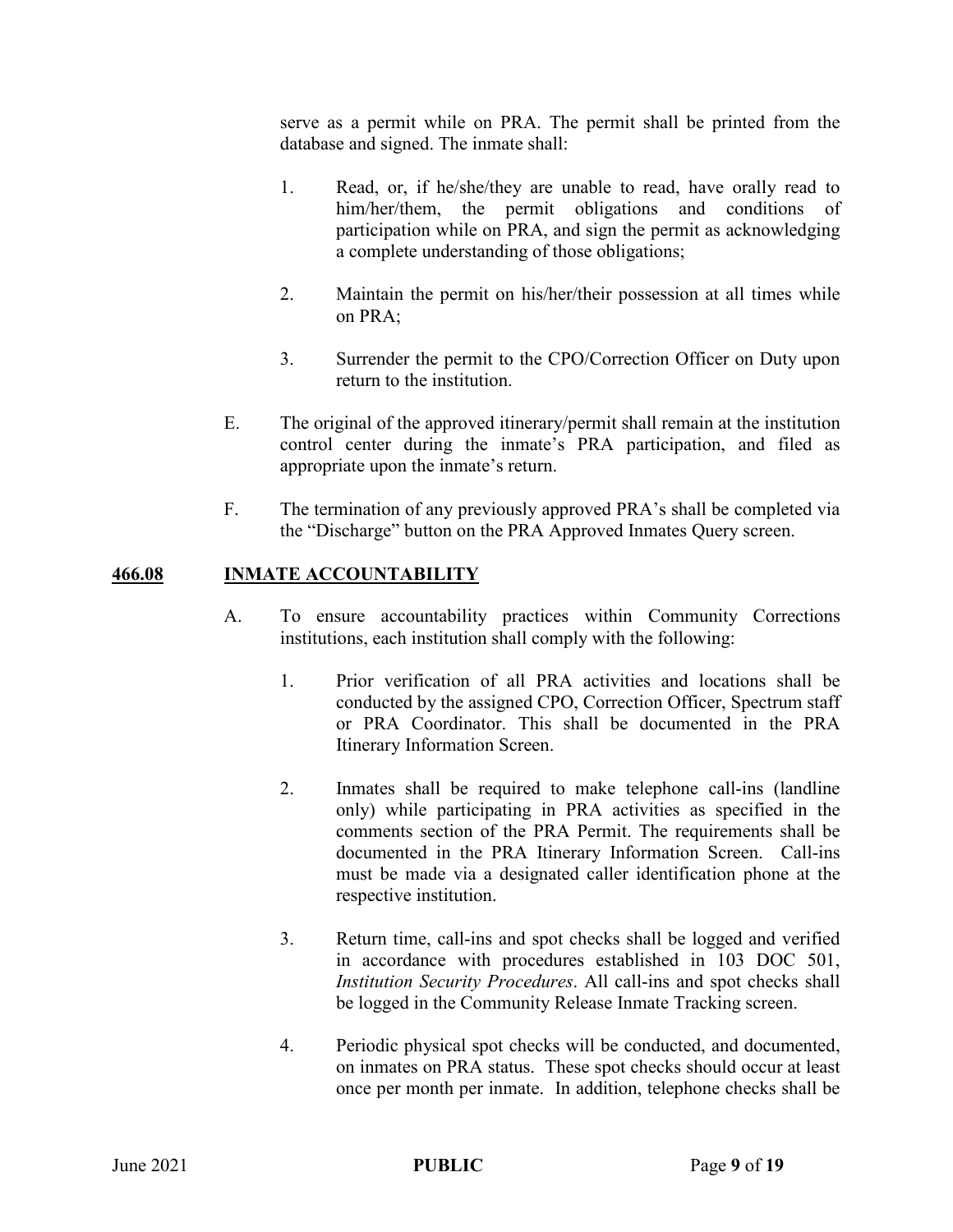made at the discretion of the Superintendent or designee. Spot and telephone checks shall be documented in IMS/Community Release – Inmate Tracking. These reports can be obtained electronically via the "Print Community Release Tracking" button on the Community Release Inmate Tracking screen.

- 5. Special conditions may be required for PRA releases, such as escorts and telephone checks. Such conditions shall be noted on the inmate's PRA permit. The conditions shall be entered on the PRA Itinerary Information screen and shall be printed on the permit.
- 6. In all cases where an inmate is approved for extended use of PRA for an outside hospital stay, as noted in 103 DOC 466.02 (A)(2), hospital security shall be notified of the inmate's status. Additionally, a minimum of one (1) telephone spot check per shift shall be conducted, as well as a minimum of one (1) physical spot check per day.
- 7. Designated staff shall be responsible for reviewing the Inmates Out on Community Release screen on a regularly scheduled basis to determine if any inmates are past due for a telephone call-in or return to the institution.
- B. The PRA Coordinator shall periodically evaluate programs that are utilized by the inmate population while on PRA to ensure program compliance and relevance.
- C. The PRA Coordinator shall periodically review an inmate's PRA activity, including dates, times, activities and hours granted for each PRA request, and ensure that all is documented in IMS. This information may be obtained via the "Print Program Release" report button on the Community Release Inmate Tracking screen.

# **466.09 ESCAPE PROCEDURE**

- A. An inmate may be declared on escape, M.G.L. c. 127, § 49 and § 83 (b) and (c), and M.G.L. c. 268, § 16, if:
	- 1. The inmate fails to arrive at the PRA location, fails to make a scheduled call-in, or leaves the approved activity without authorization by institution staff and cannot be located within two (2) hours;
	- 2. The inmate fails to return to the institution within two (2) hours after having been ordered to do so;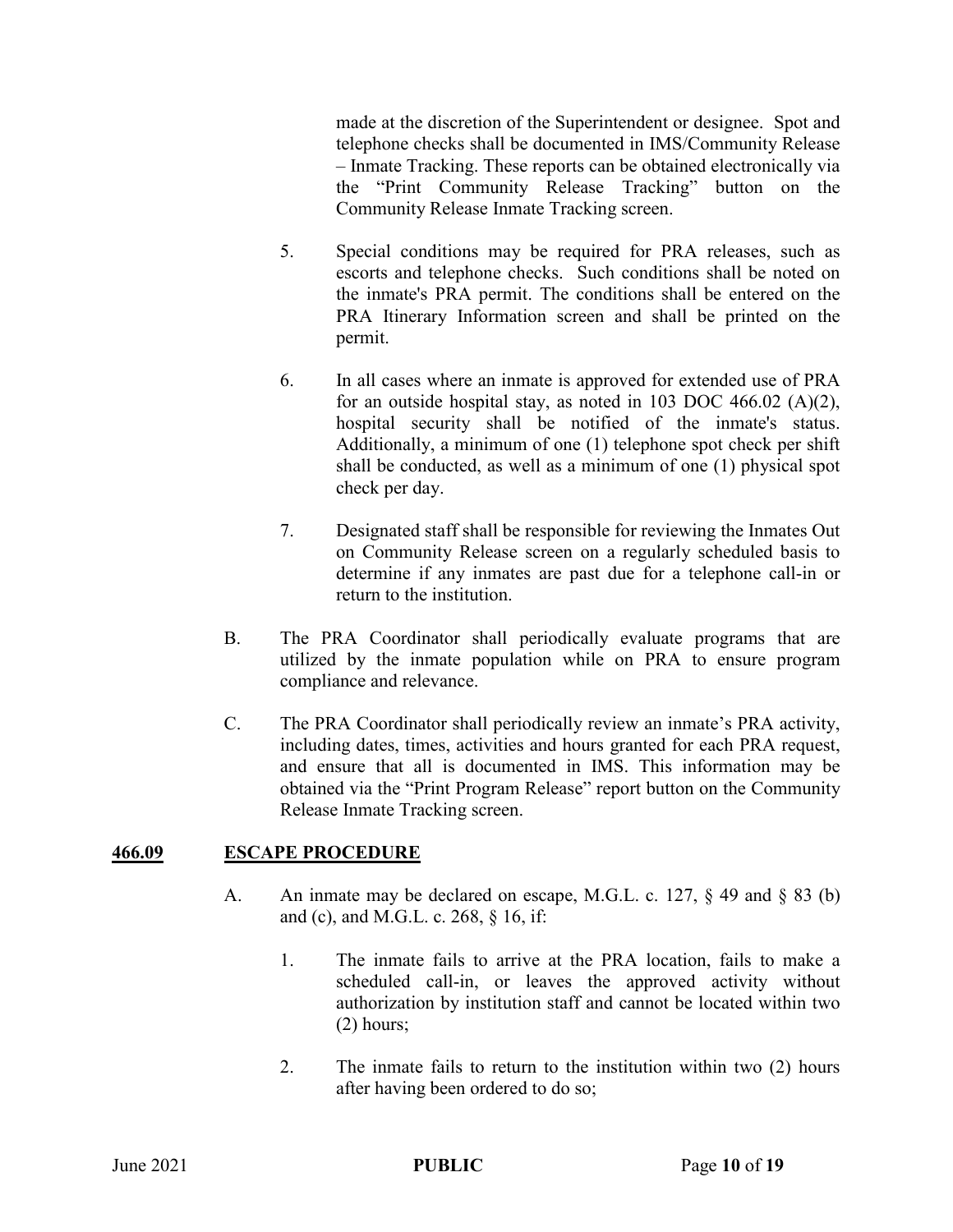- 3. The inmate fails to return to the institution within two (2) hours of the scheduled return time;
- 4. The inmate leaves the boundaries of the Commonwealth of Massachusetts.
- B. Notwithstanding the above, an inmate may be declared an escapee at any time if, in the opinion of the Superintendent, there is enough evidence to reasonably assume that the inmate has escaped.
- C. Upon declaration of an escape, the Shift Commander shall act in accordance with the 103 DOC 550, *Escape Policy*.

### **466.10 EMERGENCIES**

Whenever in the opinion of the Commissioner, Deputy Commissioner or the Superintendent an emergency exists which requires the suspension of part or all of this policy, such suspension may be ordered, provided that any such suspension beyond 48 hours must be authorized by the Commissioner for good cause.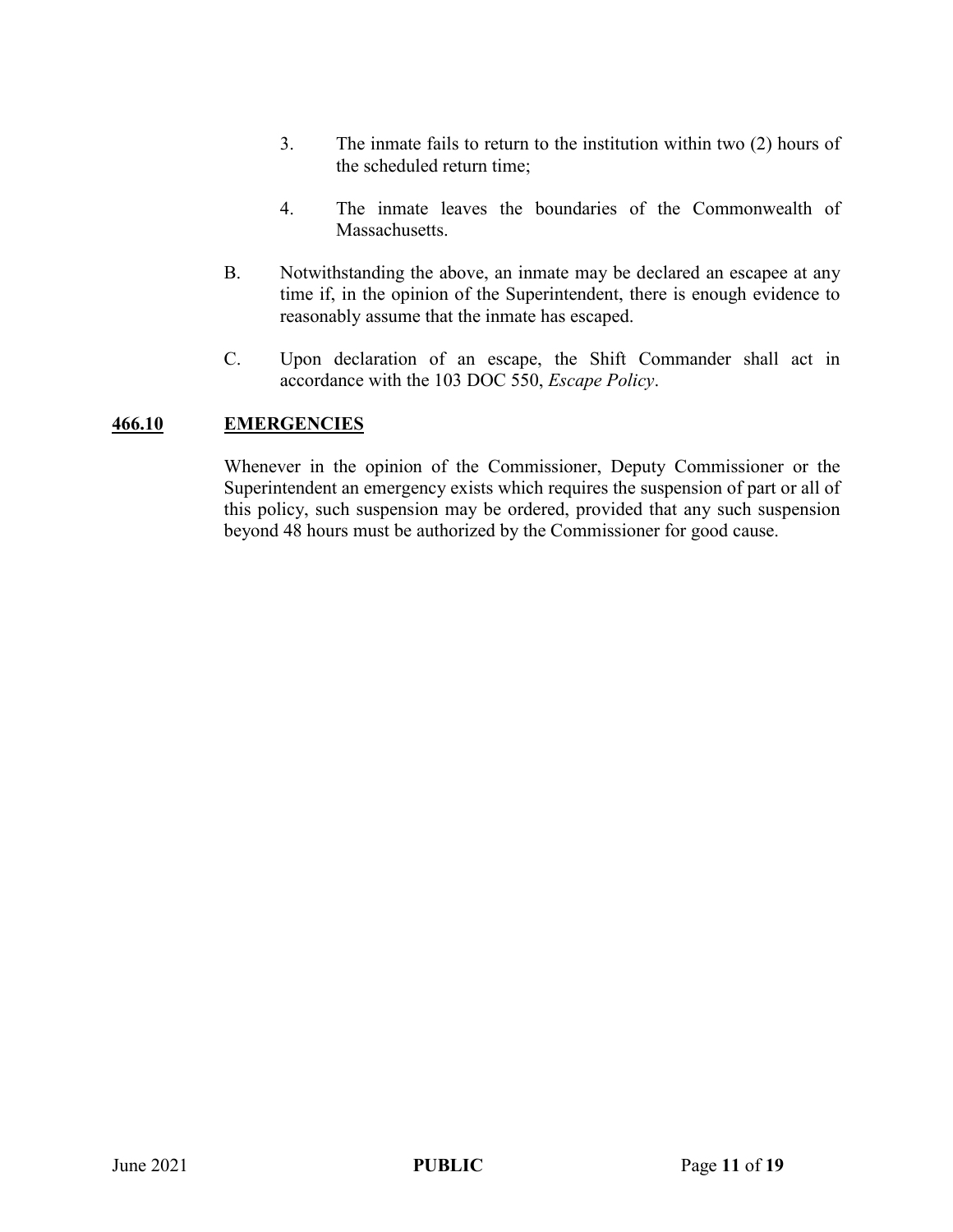### **MASSACHUSETTS DEPARTMENT OF CORRECTION HEALTH SERVICES DIVISION RELEASE (Physician)** Outside Medical Services

I, \_\_\_\_\_\_\_\_\_\_\_\_\_\_\_\_\_\_\_\_\_\_\_, agree to perform or cause to perform the medical services listed below on an inmate in the custody of the Massachusetts Department of Correction. In so doing, I understand that neither the Commonwealth of Massachusetts, nor the Executive Office of Public Safety and Security, nor the Massachusetts Department of Correction, nor any of their agents, officials, or employees, nor the medical provider for the Department of Correction, will incur any financial obligation for said services. Further, I, for myself and my agents heirs, employees, successors, and assigns agree to release and forever discharge the Commonwealth of Massachusetts, Executive Office of Public Safety and Security, and the Massachusetts Department of Correction and all of their agents, officials, and employees, and the medical provider for the Department of Correction from any and all liability, causes of action, claims, suits, damages, obligations, agreements, debts, judgments, or any other matter arising out of or in any way connected directly or indirectly, with said medical services except as otherwise provided by state law.

Name and Address of Provider (Type or print clearly):

 $\mathcal{L}_\mathcal{L}$ 

 $\mathcal{L}_\mathcal{L}$ 

\_\_\_\_\_\_\_\_\_\_\_\_\_\_\_\_\_\_\_\_\_\_\_\_\_\_\_\_\_\_\_\_\_\_\_\_\_\_\_\_\_\_\_\_\_

Nature of Services (Please type or print clearly):

Signed:

(Physician's Signature)

Date:

| <b>Certification Number:</b> |
|------------------------------|
|                              |

| w uness: |  |  |  |
|----------|--|--|--|
|          |  |  |  |
| Title:   |  |  |  |

| Date: |  |  |  |
|-------|--|--|--|

 $W_{\text{max}}$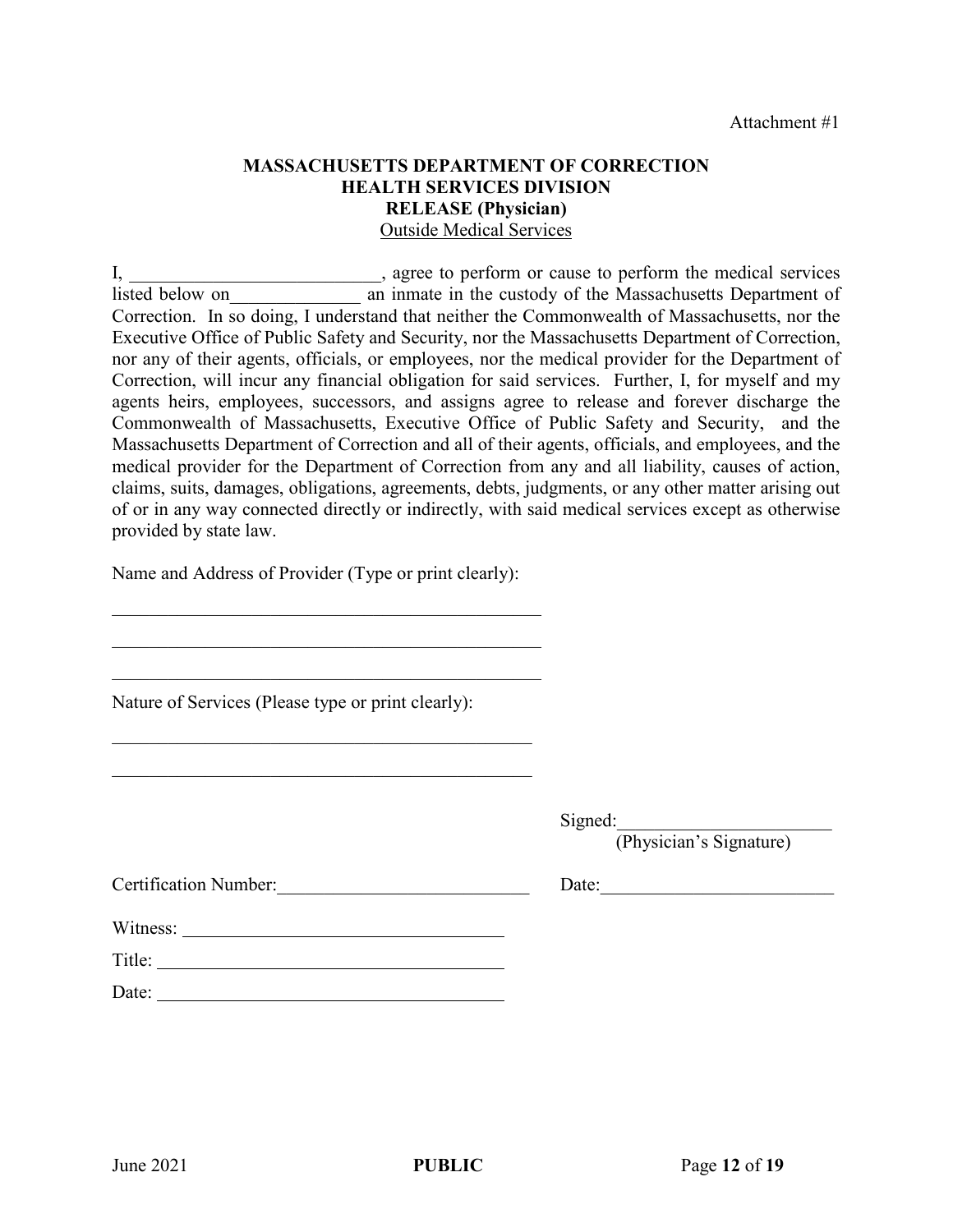#### **MASSACHUSETTS DEPARTMENT OF CORRECTION - HEALTH SERVICES DIVISION RELEASE (Inmate)** (OUTSIDE MEDICAL SERVICES)

I, wish to obtain the medical services listed below. I agree to assume full responsibility for payment for said services. In so doing, I understand that neither the Commonwealth of Massachusetts, the Executive Office of Public Safety and Security, the Department of Correction, nor any of their agents, officials, employees, nor the medical provider for the Department of Correction, will incur any financial obligations for said services. Further, I, for myself and my agents, heirs, employees, successors, and assigns, agree to release and forever discharge the Commonwealth of Massachusetts, the Executive Office of Public Safety and Security, the Department Of Correction and all of their agents, officials, employees, and the medical provider for the Department of Correction, from any and all liability, causes of action, claims, suits, damages, obligations, agreements, debts, judgments, or any other matter arising out of or in any way connected directly or indirectly, with said medical services except as otherwise provided by state law.

| June 2021                     | <b>PUBLIC</b> | Page 13 of 19                              |
|-------------------------------|---------------|--------------------------------------------|
| Date:                         |               |                                            |
| Title:                        |               |                                            |
| Witness:                      |               |                                            |
|                               | Date:         | <u> 1980 - Johann John Stein, markin f</u> |
|                               |               | Signed, (Inmate's Signature)               |
|                               |               |                                            |
| Nature of Services:           |               |                                            |
|                               |               |                                            |
| Name and Address of Provider: |               |                                            |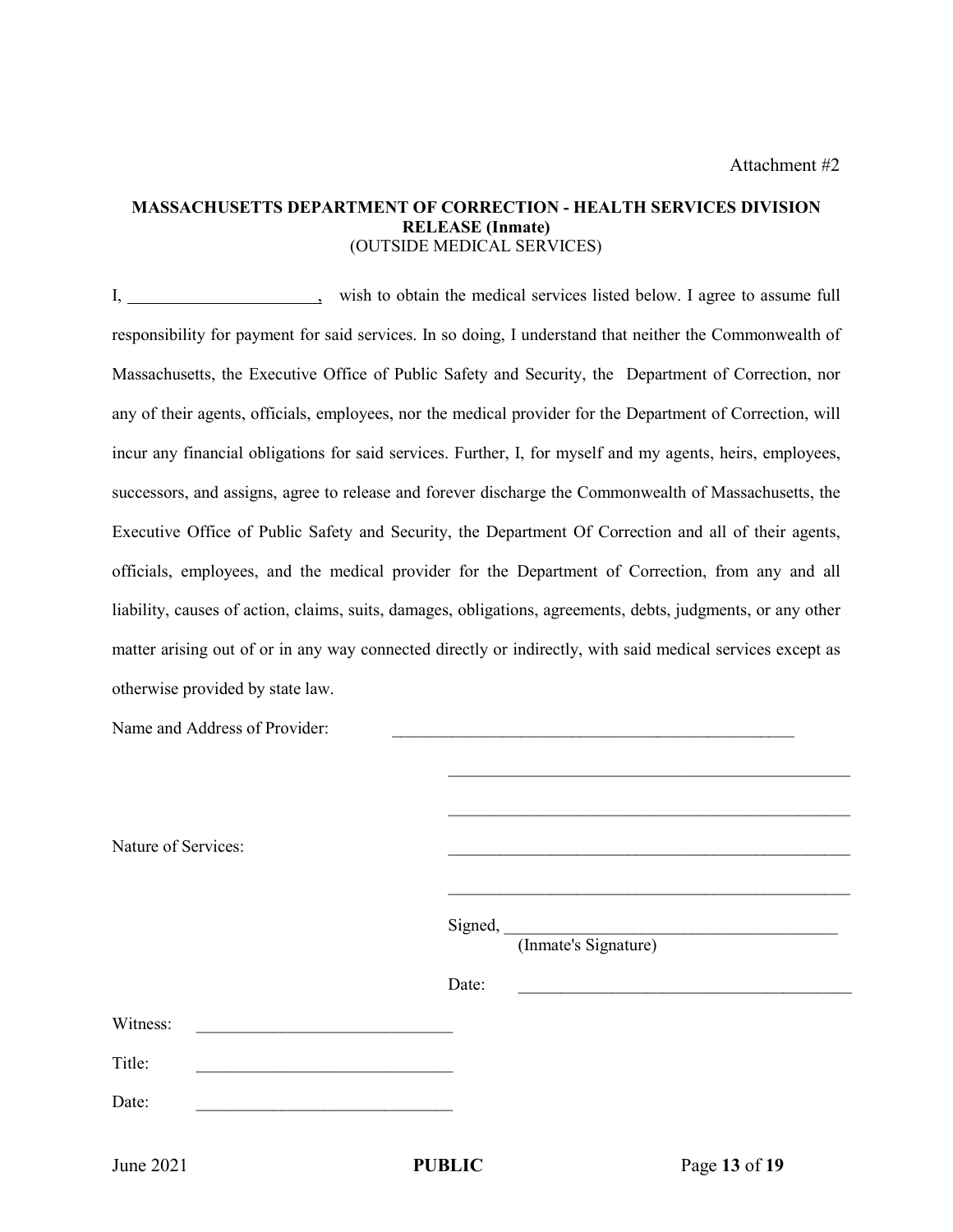#### SPONSOR BACKGROUND INFORMATION REQUEST AND WAIVER (PLEASE PRINT CLEARLY OR TYPE)

|                                                                  | CONTRACT EMPLOYEE OTHER          |     |
|------------------------------------------------------------------|----------------------------------|-----|
| PERSONAL DATA:                                                   |                                  |     |
| NAME LAST FIRST                                                  | MIDDLE                           |     |
|                                                                  |                                  |     |
| RESIDENTIAL ADDRESS NUMBER STREET CITY<br>(Not a P.O. Box)       | <b>STATE</b>                     | ZIP |
| HAVE YOU EVER RESIDED IN ANOTHER STATE? IF YES, WHICH STATE (S)? |                                  |     |
| DRIVER'S LICENSE NUMBER                                          |                                  |     |
| COMPLEXION                                                       | DATE OF BIRTH PLACE OF BIRTH SEX |     |
|                                                                  |                                  |     |
|                                                                  |                                  |     |

I, , hereby release, discharge, and exonerate the Massachusetts Department of Correction, its agents and representatives, and any person so furnishing information from any and all liability of every nature and kind arising out of the furnishing or inspection of such documents, records and other information or the investigations made by or on behalf of the Massachusetts Department of Correction.

I further understand that the Massachusetts Department of Correction will conduct a background investigation which will include a check with any past employers, a criminal records check with the local police department, the State Police, The FBI in Washington D.C., the Massachusetts Board of Probation, Registry of Motor Vehicles and interviews with my character references.

SIGNATURE DATE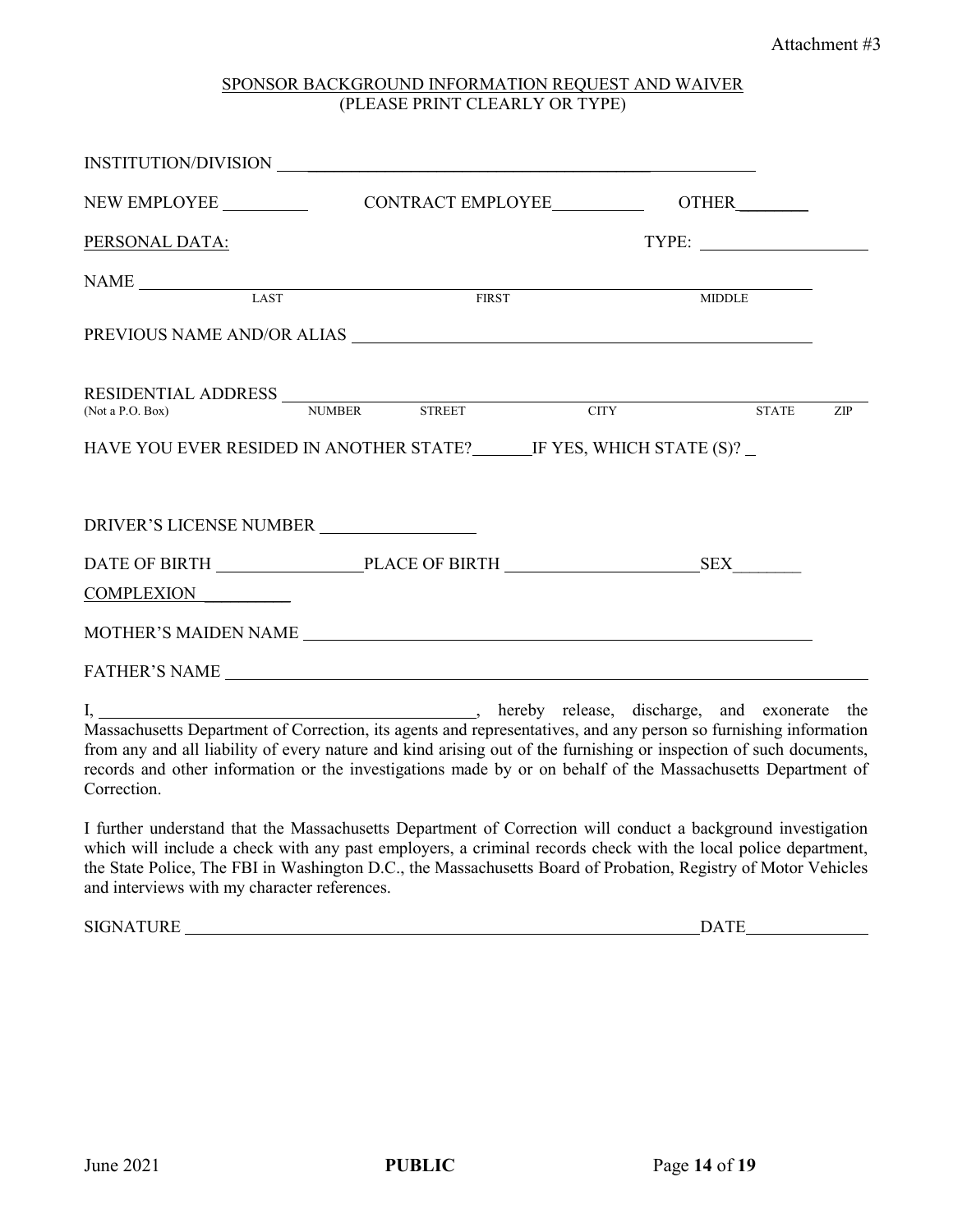### **PRA SPONSOR INTERVIEW**

| INSTITUTION:                                                                                         |         |             |
|------------------------------------------------------------------------------------------------------|---------|-------------|
|                                                                                                      |         |             |
| INMATE CUSTODY LEVEL (circle one):                                                                   | Minimum | Pre-Release |
| <b>Sponsor Information*</b>                                                                          |         |             |
|                                                                                                      |         |             |
| Alias or Maiden Name: 1988                                                                           |         |             |
|                                                                                                      |         |             |
|                                                                                                      |         |             |
|                                                                                                      |         |             |
|                                                                                                      |         |             |
| Have you lived out of state? _____________ If yes, provide city, state: ____________________________ |         |             |
| Current Employer:                                                                                    |         |             |
|                                                                                                      |         |             |
|                                                                                                      |         |             |
|                                                                                                      |         |             |
| Own a motor vehicle?: ______ If yes, Make: _____________________ Model: ____________________________ |         |             |
|                                                                                                      |         |             |
|                                                                                                      |         |             |
| Will you provide transportation?: ______                                                             |         |             |

Sponsor must provide proof of identification with valid driver's license or state ID card and proof of address and telephone number via most recent telephone bill.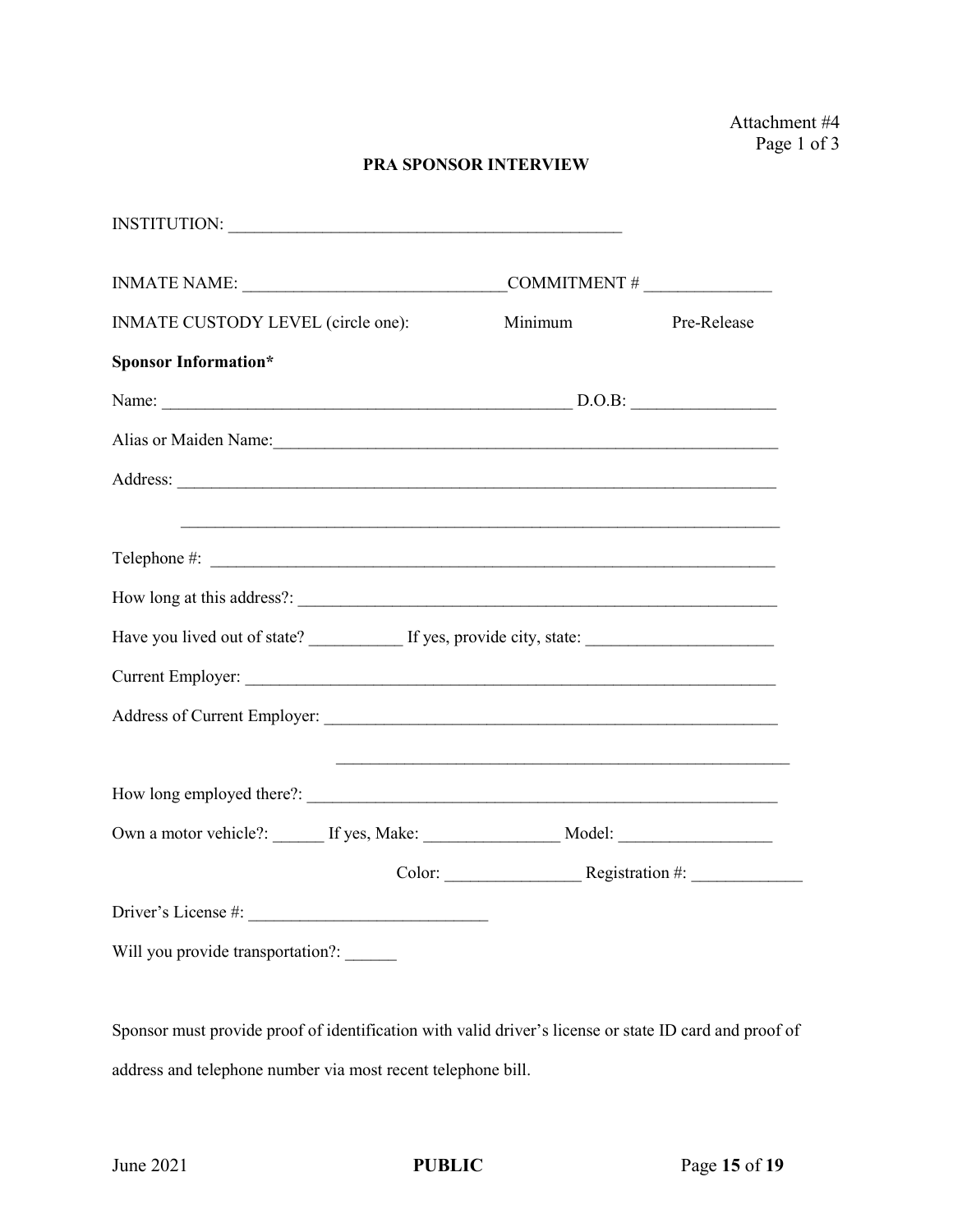| <b>Sponsor/Inmate Relationship</b>                                                                                                     |                                                                                                                                                                                                                                                                                                                                                                                                               |
|----------------------------------------------------------------------------------------------------------------------------------------|---------------------------------------------------------------------------------------------------------------------------------------------------------------------------------------------------------------------------------------------------------------------------------------------------------------------------------------------------------------------------------------------------------------|
|                                                                                                                                        |                                                                                                                                                                                                                                                                                                                                                                                                               |
| How long known?                                                                                                                        |                                                                                                                                                                                                                                                                                                                                                                                                               |
| Where did you meet?                                                                                                                    |                                                                                                                                                                                                                                                                                                                                                                                                               |
| Do you send money to this inmate or any other inmate? If yes, for what purpose?                                                        |                                                                                                                                                                                                                                                                                                                                                                                                               |
| Do you visit this inmate? ______ If yes, how often? _____________________________                                                      |                                                                                                                                                                                                                                                                                                                                                                                                               |
| Do you visit any other incarcerated individual? _____ If yes, please provide the following:                                            |                                                                                                                                                                                                                                                                                                                                                                                                               |
| Name                                                                                                                                   | <b>Correctional Facility Visited</b>                                                                                                                                                                                                                                                                                                                                                                          |
| Have your visiting privileges at any correctional facility ever been suspended?                                                        |                                                                                                                                                                                                                                                                                                                                                                                                               |
|                                                                                                                                        |                                                                                                                                                                                                                                                                                                                                                                                                               |
| Do you have knowledge of the inmate's criminal history? ________________________                                                       |                                                                                                                                                                                                                                                                                                                                                                                                               |
| Have you previously sponsored any inmate? ______ If yes, provide the following: Date ______                                            |                                                                                                                                                                                                                                                                                                                                                                                                               |
|                                                                                                                                        |                                                                                                                                                                                                                                                                                                                                                                                                               |
| Do you have any relatives or friends currently serving a sentence in a correctional facility?<br>If yes, please provide the following: |                                                                                                                                                                                                                                                                                                                                                                                                               |
| Name                                                                                                                                   | <b>Correctional Facility Visited</b>                                                                                                                                                                                                                                                                                                                                                                          |
|                                                                                                                                        |                                                                                                                                                                                                                                                                                                                                                                                                               |
|                                                                                                                                        | Date: $\frac{1}{\sqrt{1-\frac{1}{2}}\sqrt{1-\frac{1}{2}}\sqrt{1-\frac{1}{2}}\sqrt{1-\frac{1}{2}}\sqrt{1-\frac{1}{2}}\sqrt{1-\frac{1}{2}}\sqrt{1-\frac{1}{2}}\sqrt{1-\frac{1}{2}}\sqrt{1-\frac{1}{2}}\sqrt{1-\frac{1}{2}}\sqrt{1-\frac{1}{2}}\sqrt{1-\frac{1}{2}}\sqrt{1-\frac{1}{2}}\sqrt{1-\frac{1}{2}}\sqrt{1-\frac{1}{2}}\sqrt{1-\frac{1}{2}}\sqrt{1-\frac{1}{2}}\sqrt{1-\frac{1}{2}}\sqrt{1-\frac{1}{2}}$ |
| Superintendent:                                                                                                                        | Date: $\frac{1}{\sqrt{1-\frac{1}{2}}\sqrt{1-\frac{1}{2}}\sqrt{1-\frac{1}{2}}\sqrt{1-\frac{1}{2}}\sqrt{1-\frac{1}{2}}}}$                                                                                                                                                                                                                                                                                       |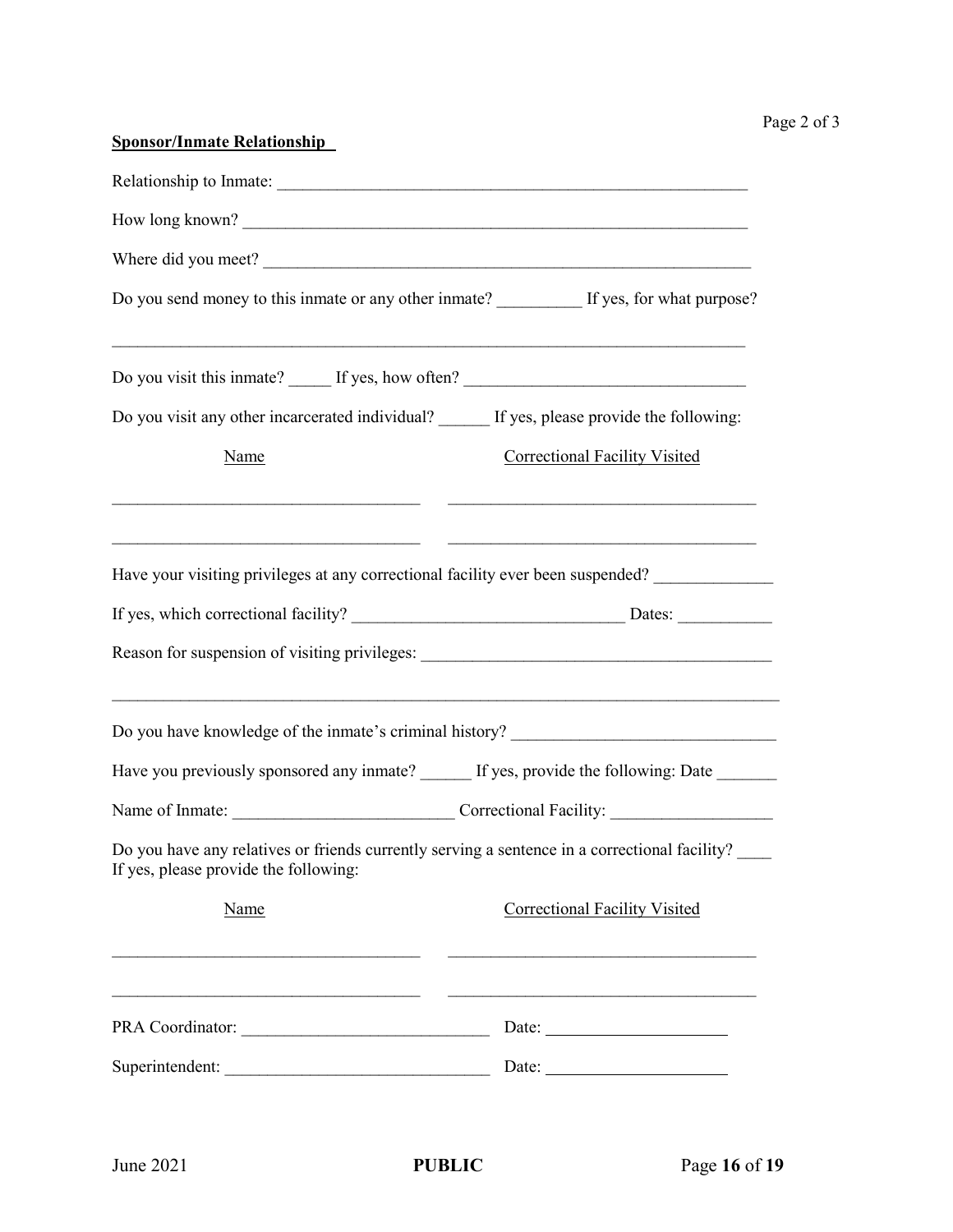#### **PRA SPONSOR AGREEMENT**

### **CRIMINAL LAW: MASSACHUSETTS GENERAL LAWS; CHAPTER 274, SECTIONS 3& 4**

**IF IN THE EVENT THE PRISONER PARTICIPATING IN A PROGRAM RELATED ACTIVITY FAILS TO RETURN AT THE DESIGNATED TIME, AND IS DEEMED TO BE AN ESCAPE, OR ENGAGES IN CRIMINAL ACTIVITY, AND YOU HAVE PERSONAL KNOWLEDGE OF HIS/HER WHEREABOUTS, OR OTHER CRIMINAL ACTIVITY YOU MAY BE CITED FOR A FELONY.**

#### **SPECIFICALLY:**

#### **G.L. CHAPTER 274, SECTION 3 STATES:**

#### **3. Accessory before the Fact; When and How Tried.**

Whoever counsels, hires or otherwise procures a felony to be committed may be indicted and convicted as an accessory before the fact, either with the principal felon or after his conviction; or may be indicted and convicted of the substantive felony, whether the principal felon has or has not been convicted, or is or is not amenable to justice; and in the last mentioned case may be punished in the same manner as if convicted of being an accessory before the fact. An accessory to a felony before the fact may be indicted, tried and punished in the same county where the principal felon might be indicted and tried, although the counseling, hiring or procuring the commission of such felony was committed within or without the commonwealth or on the high seas. (Emphasis Supplied)

#### **SIGNATURE OF SPONSOR: \_\_\_\_\_\_\_\_\_\_\_\_\_\_\_\_\_\_\_\_\_\_\_\_\_\_\_\_\_\_\_\_\_\_\_\_\_\_\_\_\_\_\_\_\_**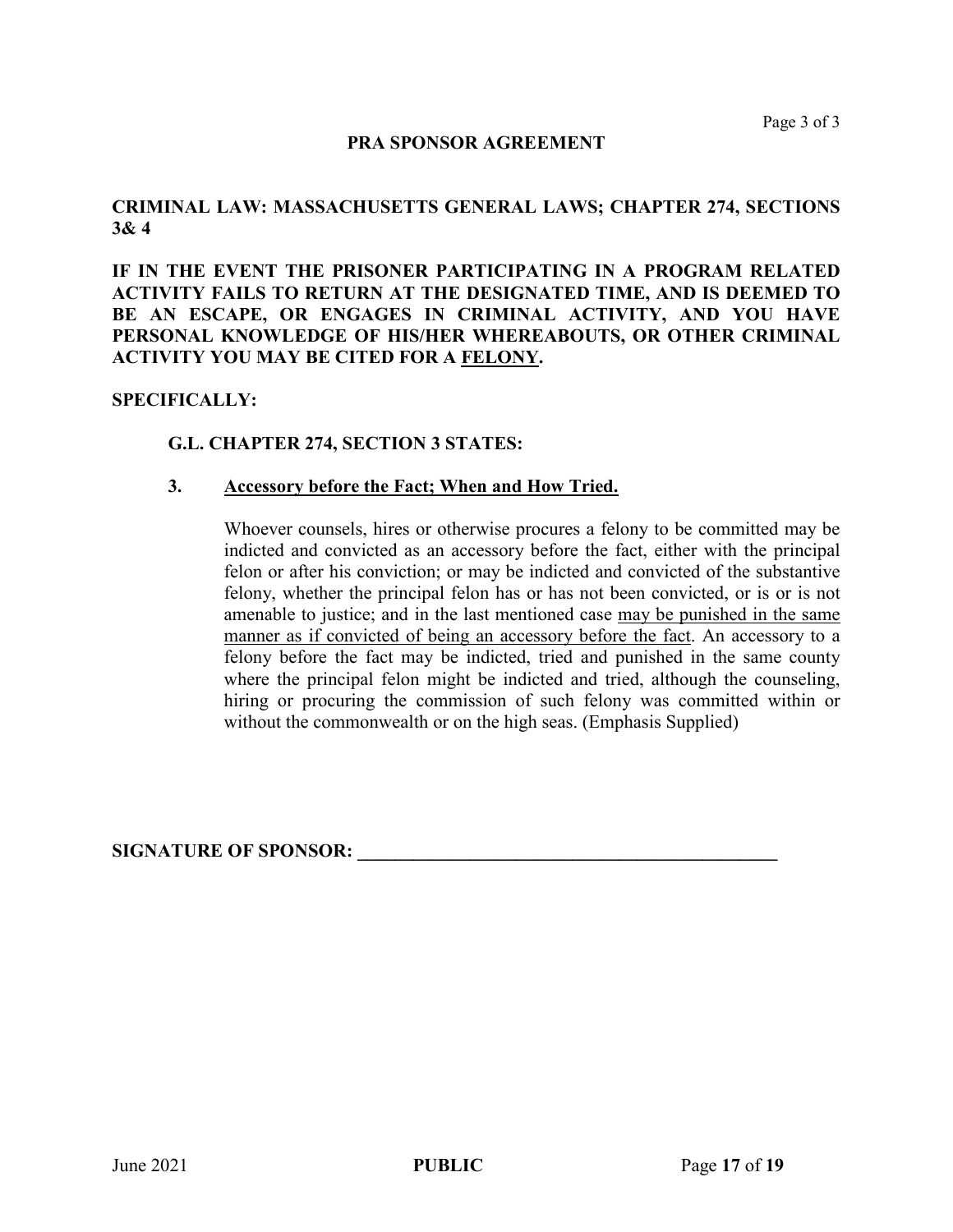# Attachment #5 Page 1 of 2

| MASSACHUSETTS DEPARTMENT OF CORRECTION PRA PERMIT |  |  |  |
|---------------------------------------------------|--|--|--|
|---------------------------------------------------|--|--|--|

| Name           |                                                                                                                                                                                                                                |                                                                                                                                                                                                                               |                |                                       |  |  |
|----------------|--------------------------------------------------------------------------------------------------------------------------------------------------------------------------------------------------------------------------------|-------------------------------------------------------------------------------------------------------------------------------------------------------------------------------------------------------------------------------|----------------|---------------------------------------|--|--|
|                | Begin End<br>Date Date                                                                                                                                                                                                         | Total Time                                                                                                                                                                                                                    | Depart         | Return<br>Requested $Time(s)$ Time(s) |  |  |
|                | Itinerary (List all destinations and times)                                                                                                                                                                                    |                                                                                                                                                                                                                               |                |                                       |  |  |
|                |                                                                                                                                                                                                                                |                                                                                                                                                                                                                               |                | Return to                             |  |  |
| To:            | Name                                                                                                                                                                                                                           |                                                                                                                                                                                                                               | From A.M./P.M. | To A.M./P.M.                          |  |  |
|                | Address and the contract of the contract of the contract of the contract of the contract of the contract of the contract of the contract of the contract of the contract of the contract of the contract of the contract of th | Contact Person                                                                                                                                                                                                                |                | Activity                              |  |  |
|                | Phone $\#$                                                                                                                                                                                                                     |                                                                                                                                                                                                                               |                | From A.M./P.M. To A.M./P.M.           |  |  |
|                |                                                                                                                                                                                                                                | Contact Person                                                                                                                                                                                                                |                | Activity                              |  |  |
|                | Name                                                                                                                                                                                                                           |                                                                                                                                                                                                                               |                | From A.M./P.M. To A.M./P.M.           |  |  |
|                |                                                                                                                                                                                                                                | Contact Person                                                                                                                                                                                                                |                | Activity                              |  |  |
|                | Name<br>Phone $\frac{1}{2}$                                                                                                                                                                                                    |                                                                                                                                                                                                                               |                | From A.M./P.M. To A.M./P.M.           |  |  |
|                |                                                                                                                                                                                                                                | Contact Person                                                                                                                                                                                                                |                | Activity                              |  |  |
| Transportation |                                                                                                                                                                                                                                | Arrangements and the contract of the contract of the contract of the contract of the contract of the contract of the contract of the contract of the contract of the contract of the contract of the contract of the contract |                |                                       |  |  |
| Additional     |                                                                                                                                                                                                                                | Information                                                                                                                                                                                                                   |                |                                       |  |  |
| Call-Ins       |                                                                                                                                                                                                                                |                                                                                                                                                                                                                               |                |                                       |  |  |